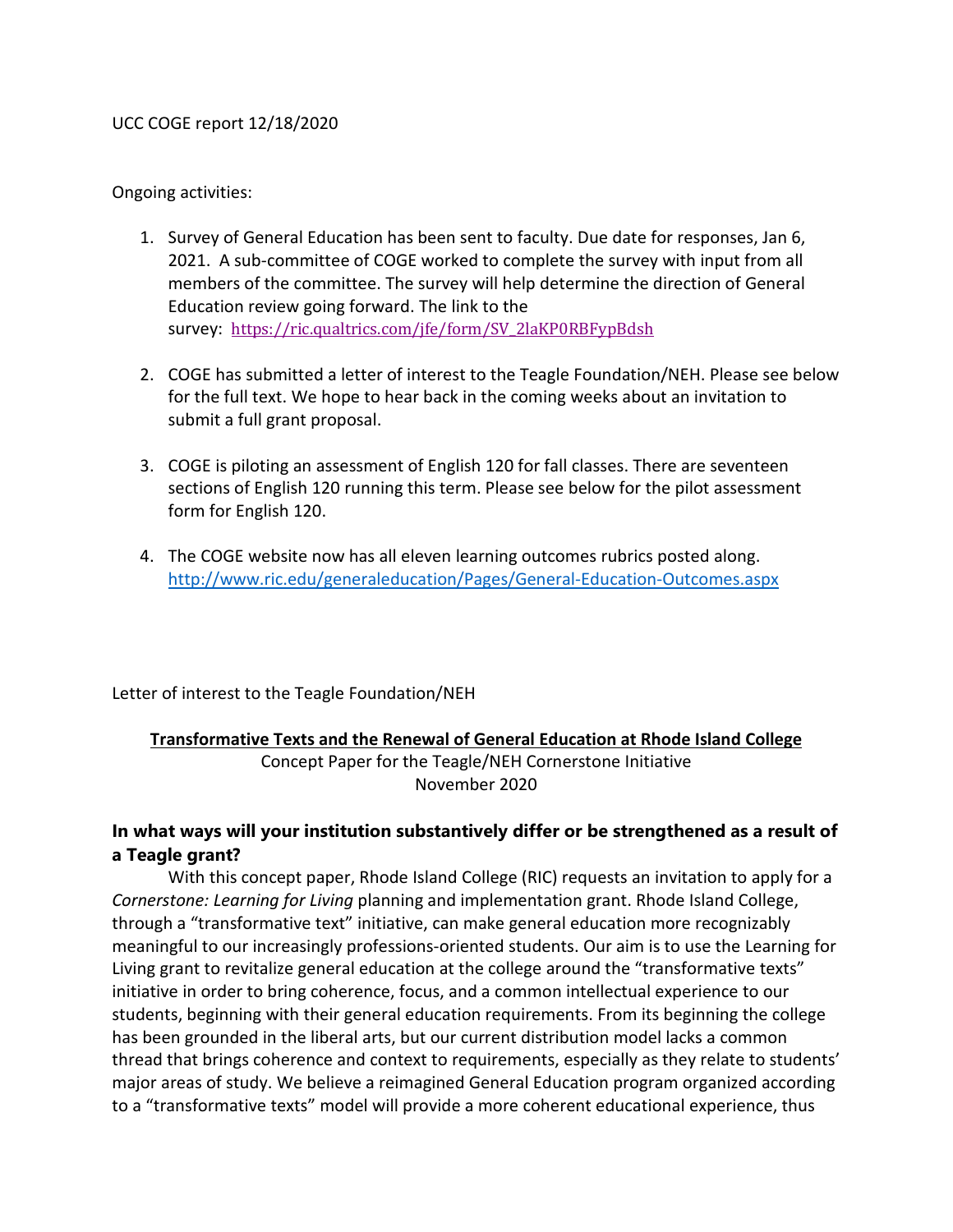improving student engagement and success. This common intellectual experience is even more important at a commuter school like Rhode Island College where we work to provide students with a sense of community. We believe that offering students a coherent, common intellectual experience in general education strengthens our ability to engage and inspire them across the whole of their academic lives.

### **Faculty ownership and program sustainability**

At RIC, our current general education program is overseen by faculty, as is the latest process of general education assessment revision. The renewal of the program via a "transformative texts" initiative will be facilitated by faculty, including members of the Committee on General Education (COGE) and the college's Faculty Center for Teaching and Learning (FCTL). We are confident that a revitalized general education program will be sustainable. The college's commitment to release time for the chair of COGE, along with the continuing positions in the FCTL provide support for implementing and sustaining general education going forward. We continue to develop broad faculty support for the "transformative texts" approach across a wide representation of Liberal Arts faculty, plus key administrative support, including from the Provost.

## **How the Cornerstone initiative can help strengthen learning for all students at RIC**

The changes we envision will reach nearly all of our students through a mandatory three-course Core of general education, which includes First-Year seminar, First-Year Writing and a general education capstone course after 45 credits, Connections. Embedding "transformative texts" in our distribution requirements will provide a shared intellectual experience for a diverse student population. Developing a robust and diverse list of "transformative texts" will allow the college to represent diversity in General Education, while inviting students to connect their unique life experiences to the habits of mind practiced by educated persons. Through a diverse, transformative reading list, students will engage with the ideas and concepts in order for them to develop critical thinking skills that lead to intellectual agency and cultural awareness.

Rhode Island College is the state's only affordable and accessible four-year public college. About half of our students are first-generation, and more than a third are students of color – around 50% in this year's incoming class. The great majority of our students are from Rhode Island or from adjacent states, and the great majority of them stay in Rhode Island after graduation. RIC therefore plays a crucial to democratizing function in the state for those who have traditionally been excluded from promises of a liberal education. Most of our students arrive planning to major in one of our four professional schools: Business, Education, Nursing, and Social Work but as the provider of the vast majority of general education courses, the Faculty of Arts and Sciences has considerable influence on the educational experiences of all RIC students, and we believe the "transformative texts" model will strengthen the value of all degrees offered at RIC.

The vast majority of our students are commuters, and many work to support themselves or their families, so many choose to enroll part-time or need to take some semesters away from their studies. Our six-year graduation rate has improved to about 50%, which we would like to increase significantly. Revisions to General Education must be an important part of that effort.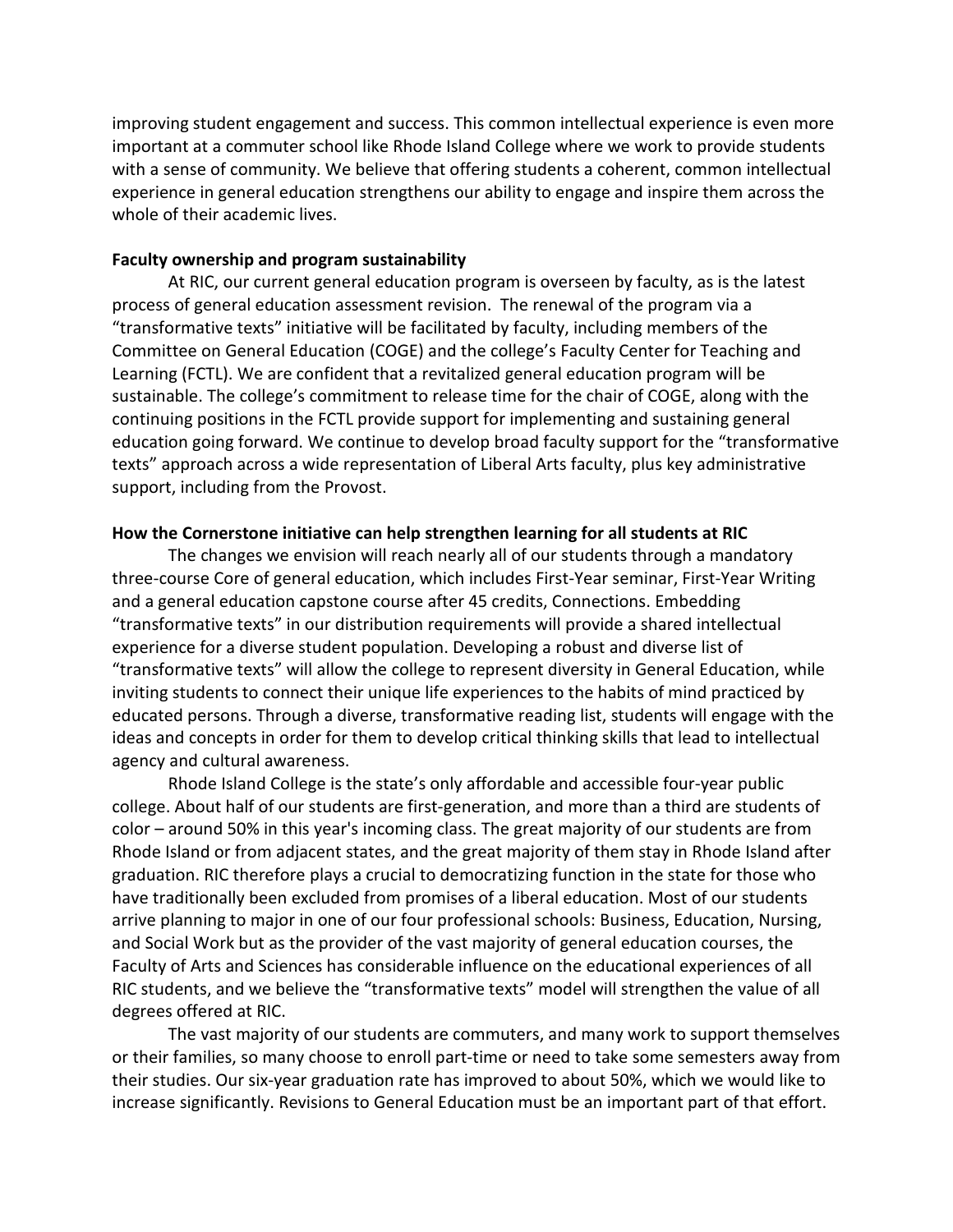We are aware that this is below the rate that you prefer to see in your grantees. As a "college of opportunity," we are committed to providing a transformative liberal education to all students, not just those who major in the liberal arts, and providing greater coherence and relevance to general education will help students see the relevance of their studies and support their progression to completion Our graduation rate over six years has improved, but we seek to increase this number dramatically. Revitalizing general education represents the opportunity to engage students early and keep them engaged and focused on their studies as they see the connections in their courses. A general education informed by the Humanities has a democratizing function, and coherent pathways through general education help students stay on path to graduation.

Because of general education, the college's faculty within the College of Arts and Sciences still teach most of the courses at RIC. It is also true, however, that many first-year courses are staffed by adjunct instructors. Revitalizing general education offers a timely and necessary moment of reflection on the program, and a chance to hear from those who teach the courses, and to provide a vision back to them. Our Humanities faculty includes devoted faculty who love to teach, and yet who manage to produce award-winning, internationally recognized scholarship. Faculty understand what it means to teach at a "college of opportunity." Yet for the past ten years the number of students enrolling in Humanities majors has declined as they have elsewhere.

From our own experience in Literature and Philosophy, we see how "transformative texts" in the humanities serve to provide structure, depth, and purpose to a student's first years in college, and beyond. As the list of interested faculty below indicates, many of our colleagues across the Liberal Arts already agree. With Teagle/NEH funding, we would plan to systematically revise and improve our Core-plus-Distributions structure, by (a) reconfiguring our Core courses and revising Core learning outcomes around the use of "transformative texts," and (b) coordinating the use of "transformative texts" in Distributions courses, including History, Literature, and possibly sociology, social work, anthropology, and political science.

Our current general education program is in its ninth year. It combines a three-course *Core* curriculum: First Year Seminar, First Year Writing, and then a Connections course after 45 credits. Then, students must satisfy a *Distributions* curriculum from courses in Arts, History, Literature, Math, Natural Sciences, and Social/Behavioral Sciences categories. The program's course requirements are meant to serve eleven general education learning outcomes.

#### **Assessment of general education**

Revitalizing general education will also afford the college the opportunity to implement a refined, practical, and affordable mode of assessment. COGE is currently engaged in an assessment of its current general education program, though the assessment process has changed and will be piloted for the first time with an approach to assessment used by other peer institutions designed to achieve reliable assessment data on a regular basis with less expense. Meanwhile, the college will continue to assess the general education program's ability to achieve its stated learning outcomes, while also taking the time to reconsider our stated learning outcomes. At the behest of Provost Tate, Rhode Island College has embarked on a review of the current general education program. As we assess the strengths and opportunities in our model, we are beginning to develop a vision for the next iteration of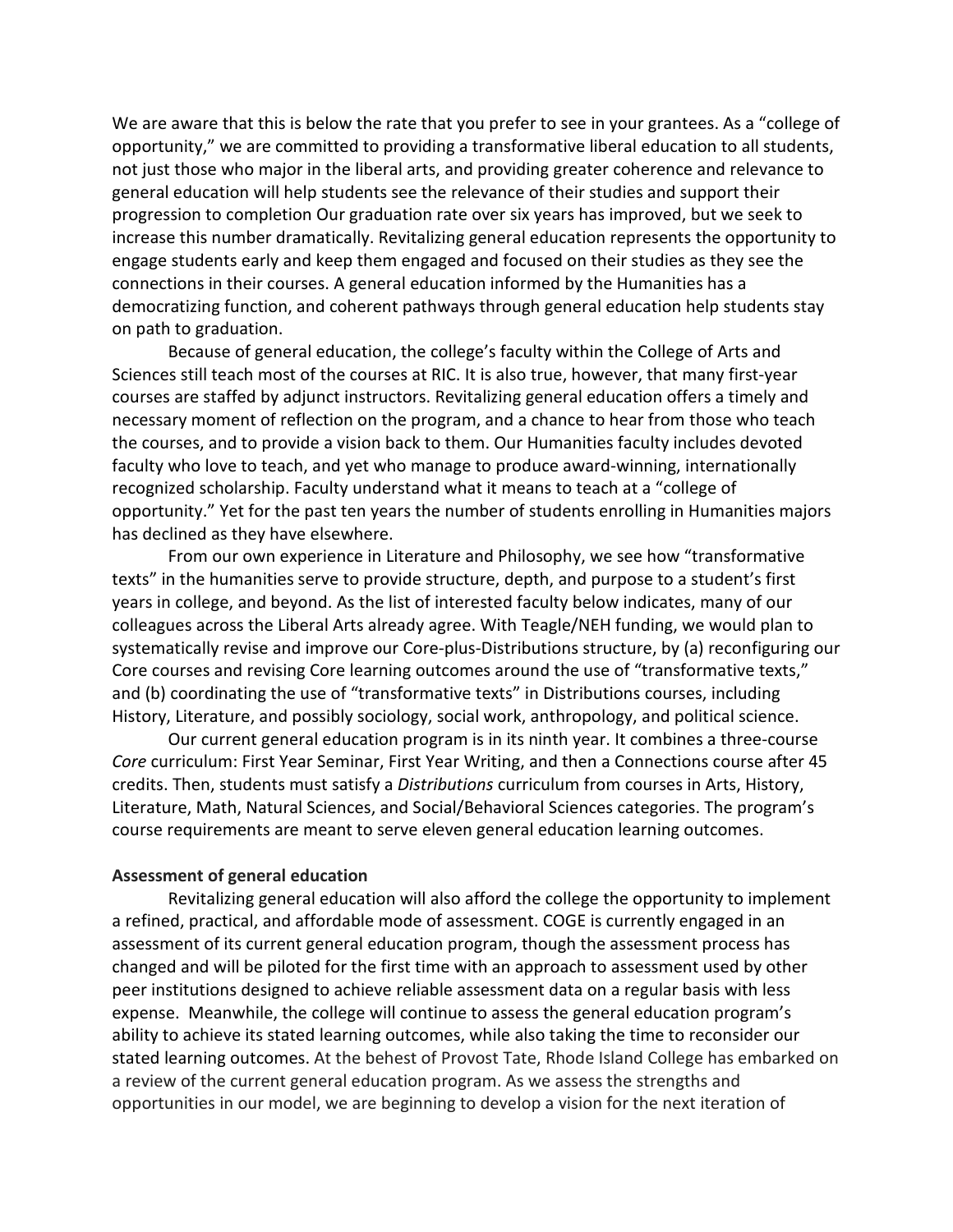general education and find the "transformative texts" model one that feeds on the strengths of our current model while bringing the needed coherence of experience lacking in our distribution. The Teagle/NEH Cornerstone Initiative would provide much needed support to develop and implement a general education revision that requires faculty to work collectively in the development of courses that thread together transformative texts.

## **How we plan to use Teagle/NEH funding**

We seek a planning grant of \$25,000 to help cover expenses required for planning such a systematic revision properly. This includes faculty professional development, such as attendance at the AAC&U General Education conference in January 2021, and any relevant Teagle/NEH initiatives. It includes release time for key members of the planning team, to lead workshops on the process of general education revision, on the development of an inclusive common list of Transformative Texts, and on collaboration of the Faculty of Arts and Sciences with the four professional schools. Members of the planning team will also be working with the Deans, the Provost/VPAA, the Committee on General Education, and the Undergraduate Curriculum Committee to ensure that the new program meets all needs and receives all necessary approvals. The funding should also cover some release time or for faculty to develop courses and encourage robust participation by faculty beyond the Humanities and Liberal Arts. Our Faculty Center for Teaching and Learning has an established record of supporting professional development in course development and pedagogy, including our First Year Seminar, our Open Books Open Minds program, our Writing in the Disciplines initiative, and more. In these ways, the planning grant will support the development and intense collaboration that will be required to plan for success in the implementation phase.

# **Coherent pathways to student success**

The college's "Open Books – Open Minds" program has been reimagining the role of the common book at Rhode Island College for fifteen years. The program is voluntary, and faculty are not required to include the common book in their syllabi. The fact of the matter, however, is that they do. Faculty at the college already have an understanding of the benefits of a common reading program. OBOM created an environment of intellectual and social engagement throughout the campus community while engaging students and faculty together in academic discourse. Evidence suggests that students who feel connected to their work, persist through college. The shared intellectual experience of college life supports a students' sense of purpose and connection. From its inception in 2006 at RIC, Open Books – Open Minds has engaged students in dialogue grounded in the humanities, but connected to the world. A "transformative text" initiative will enable the college to build on the OBOM program, and extend it through the general education program for the broadest possible reach. We are committed to the humanities in higher education and are excited about the possibility of partnering with the Teagle Foundation and the NEH.

# **Respectfully submitted,**

Co-principal Investigators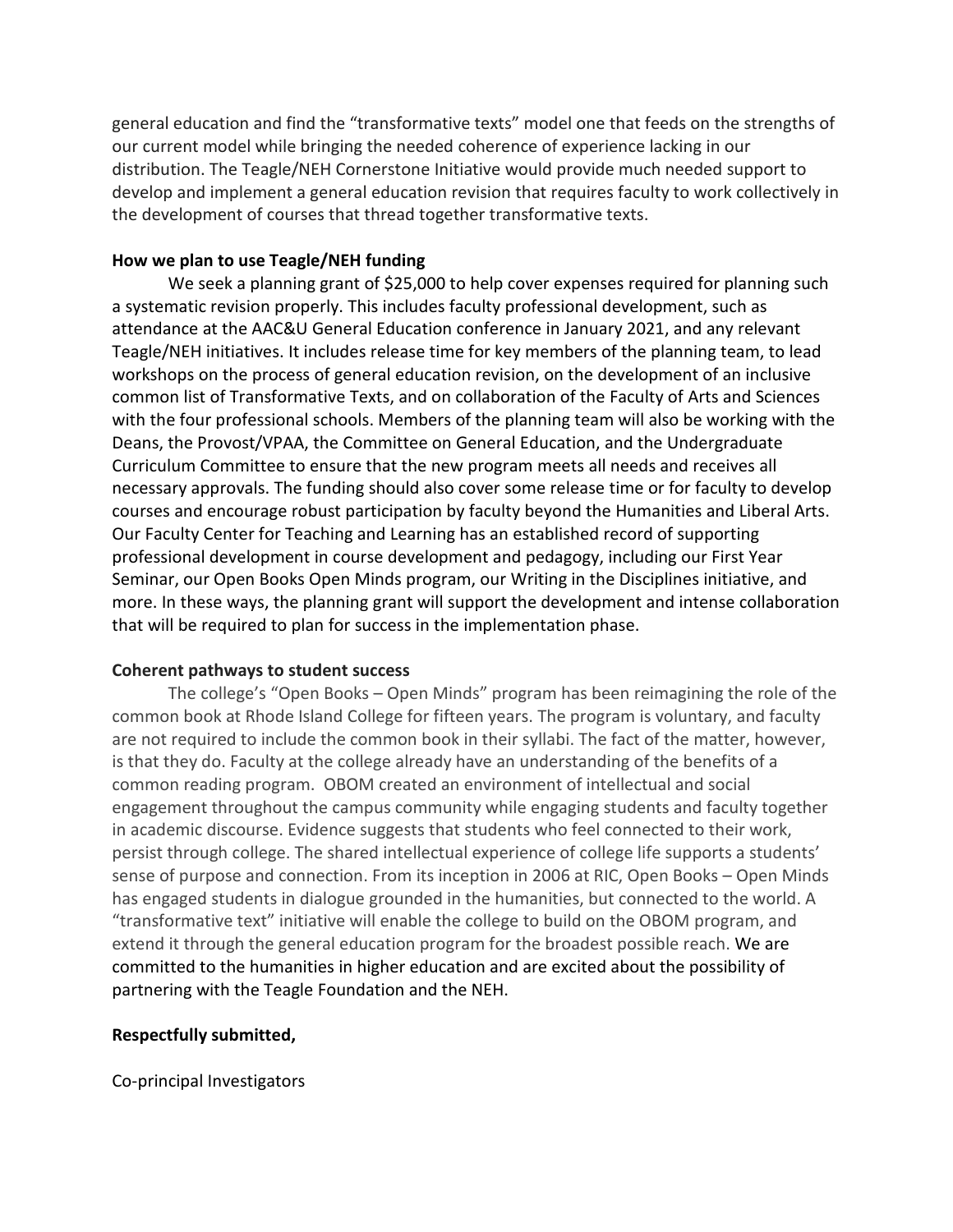Joseph Zornado Glenn Rawson Professor of English Professor of Philosophy Chair, Committee on General Education Associate Dean of Arts and Sciences

Key Supporters of the "transformative text" initiative: Helen Tate, Provost/VPAA Rhode Island College Earl Simson, Dean, College of Arts and Letters Sue Pearlmutter, Special Assistant to the Provost Sue Abbotson, Chair, Undergraduate Curriculum Committee, Professor of English Alison Shonkwiler, Chair, Department of English, Professor of English Vince Bolinger, Chair, College Council, Professor of Film Studies Elisa Miller, Chair, Department of History, Associate Professor of History Aaron Smuts, Chair, Department of Philosophy, Associate Professor of Philosophy Erik Christenson, President, RIC/AFT, Professor of History Brandon Hawk, Coordinator, Open Books, Open Minds, Associate Professor of English Anita Duneer, Coordinator, Open Books, Open Minds, Associate Professor of English Michael Michaud, Chair, College Writing Board, Professor of English Maureen Reddy, Coordinator, First Year Seminar Program, Professor of English Dragan Gill, Assistant Professor of Library Science Jesse Capece, Assistant Professor of Social Work Tomoji Shogenji, Professor of Philosophy Matt Duncan, Associate Professor of Philosophy David Espinosa, Professor of History Amy Barlow, Associate Professor of Library Science Mary Baker, Professor of Anthropology J. Zornado, Chair, Committee on General Education Glenn Rawson, Associate Dean of Arts and Sciences, Professor of Philosophy

#### **Respectfully submitted,**

Co-principal Investigators

Joseph Zornado Glenn Rawson Professor of English Professor of Philosophy Chair, Committee on General Education Associate Dean of Arts and Sciences

Key Supporters of the "transformative text" initiative: Helen Tate, Provost/VPAA Rhode Island College Earl Simson, Dean, College of Arts and Letters Sue Pearlmutter, Special Assistant to the Provost Sue Abbotson, Chair, Undergraduate Curriculum Committee, Professor of English Alison Shonkwiler, Chair, Department of English, Professor of English Vince Bolinger, Chair, College Council, Professor of Film Studies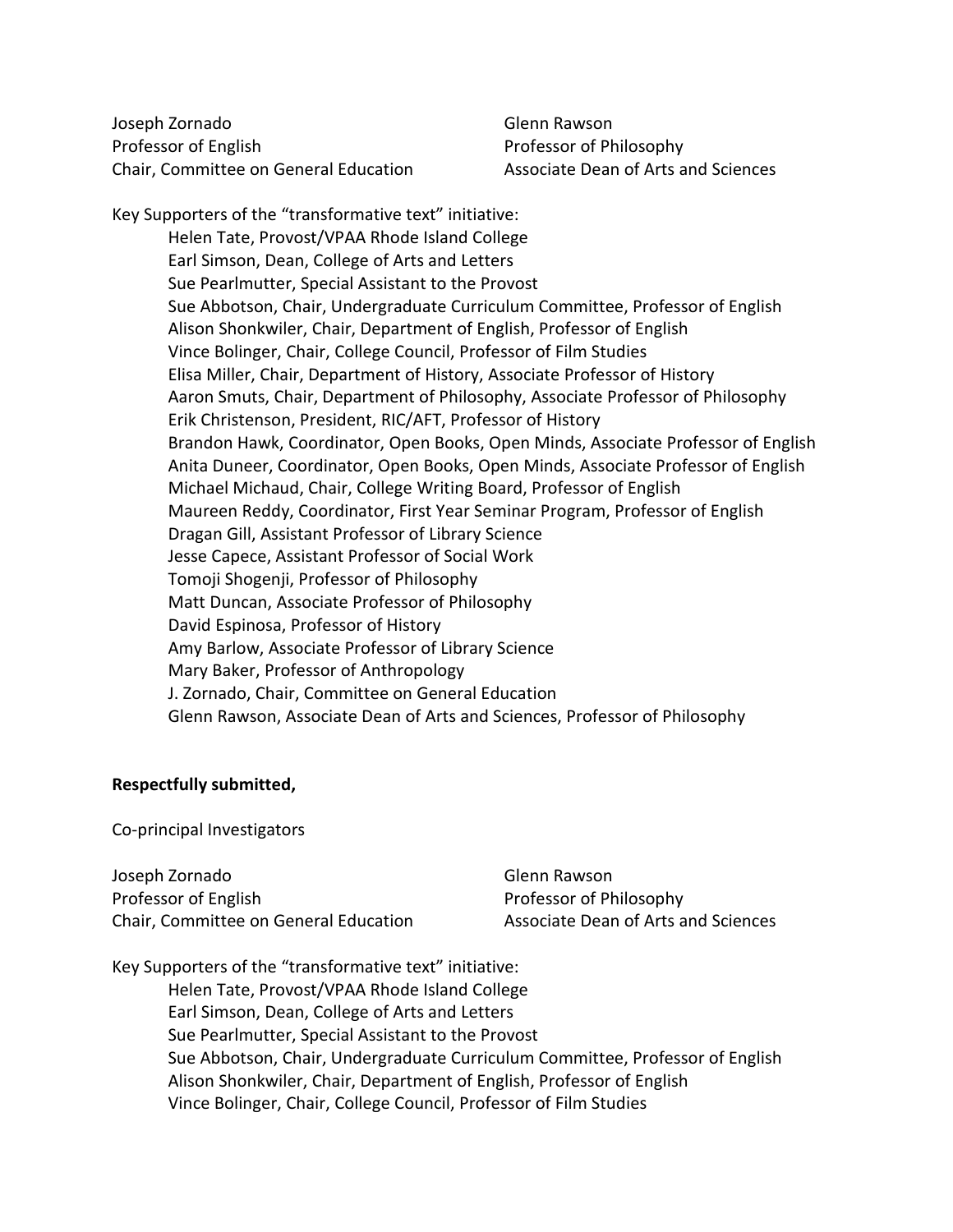Elisa Miller, Chair, Department of History, Associate Professor of History Aaron Smuts, Chair, Department of Philosophy, Associate Professor of Philosophy Erik Christenson, President, RIC/AFT, Professor of History Brandon Hawk, Coordinator, Open Books, Open Minds, Associate Professor of English Anita Duneer, Coordinator, Open Books, Open Minds, Associate Professor of English Michael Michaud, Chair, College Writing Board, Professor of English Maureen Reddy, Coordinator, First Year Seminar Program, Professor of English Dragan Gill, Assistant Professor of Library Science Jesse Capece, Assistant Professor of Social Work Tomoji Shogenji, Professor of Philosophy Matt Duncan, Associate Professor of Philosophy David Espinosa, Professor of History Amy Barlow, Associate Professor of Library Science Mary Baker, Professor of Anthropology J. Zornado, Chair, Committee on General Education Glenn Rawson, Associate Dean of Arts and Sciences, Professor of Philosophy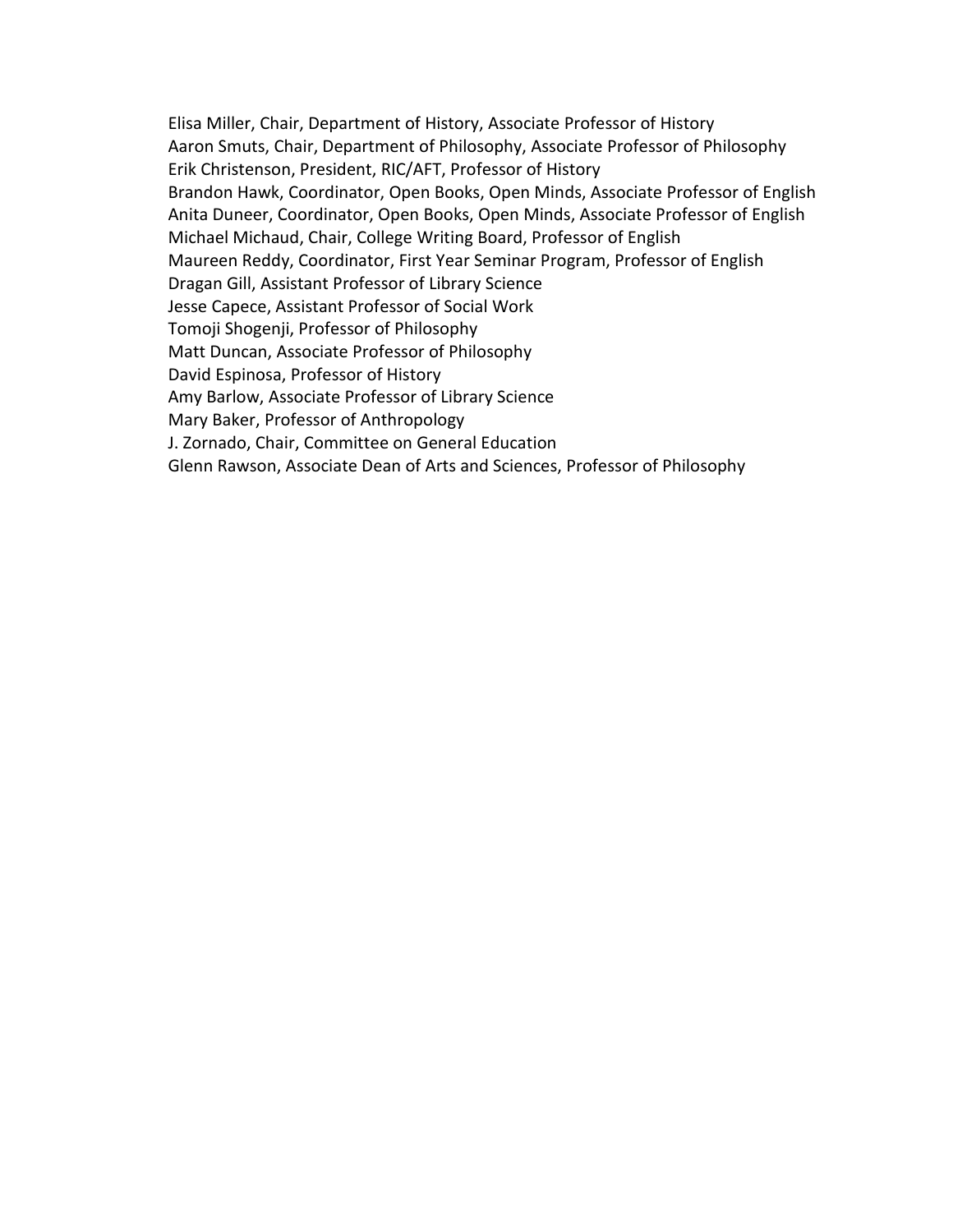#### Pilot Assessment Project for General Education: English 12X

The Committee on General Education (COGE) is asking you to take part in a pilot assessment project. We request your participation in this survey because you teach English 12X at Rhode Island College. This is not course or instructor evaluation; it is program assessment. What we are asking you to do: after completing your final grades, please select two student papers-- from students #5 and #14 on your class lists (or the nearest)-- and score them according to the assessment rubric associated with the two General Education learning outcomes for English 12X: "Critical Thinking" and "Written Communication." COGE will aggregate the data anonymously.

### Critical Thinking

Students will be able to analyze and interpret information from multiple perspectives, question assumptions and conclusions, and understand the impact of biases, including their own, on thinking and learning.

### Written Communication.

Students will understand the different purposes of writing and employ the conventions of writing in their major fields. Students will produce writing that is well organized, supported by evidence, demonstrates correct usage of grammar and terminology, and is appropriate to the academic context.

Please assess student artifacts according to the assessment rubric for each learning outcome (which may or may not correspond to the course grade you assigned to that artifact). Please fill in the form below with an assessment score, from 1-4 for each category. 1: unsatisfactory 2: satisfactory incomplete. 3: good. 4: excellent. Please return the form to [COGE@ric.edu.](mailto:COGE@ric.edu)

## **[Click Here for COGE's Assessment Rubric for Critical Thinking](http://www.ric.edu/generaleducation/Documents/Assessment-Rubric-Critical-Thinking.pdf)**

| Artifact 1: Critical Thinking Learning Outcome                           | <b>Assessment Scores</b> |
|--------------------------------------------------------------------------|--------------------------|
| 1. Identifies Issues, Question or Problem                                |                          |
| 2. Evidence                                                              |                          |
| 3. Awareness of context and alternate perspectives                       |                          |
| 4. Conclusions                                                           |                          |
| Artifact 2: Critical Thinking Learning Outcome                           | <b>Assessment Scores</b> |
| 1. Identifies Issues, Question or Problem                                |                          |
| 2. Evidence                                                              |                          |
| 3. Awareness of context and alternate perspectives                       |                          |
| 4. Conclusions                                                           |                          |
| <b>Click Here for COGE's Assessment Rubric for Written Communication</b> |                          |
| Artifact 1: Written Communication Learning Outcome                       | <b>Assessment Scores</b> |
| 1. Purpose for writing                                                   |                          |
| 2. Content Development                                                   |                          |
|                                                                          |                          |
| 3. Sources and Evidence                                                  |                          |
| 4. Control of Syntax and Mechanics                                       |                          |
| Artifact 2: Written Communication Learning Outcome                       | <b>Assessment Scores</b> |
| 1. Purpose for writing                                                   |                          |
| 2. Content Development                                                   |                          |
| 3. Sources and Evidence                                                  |                          |
| 4. Control of Syntax and Mechanics                                       |                          |